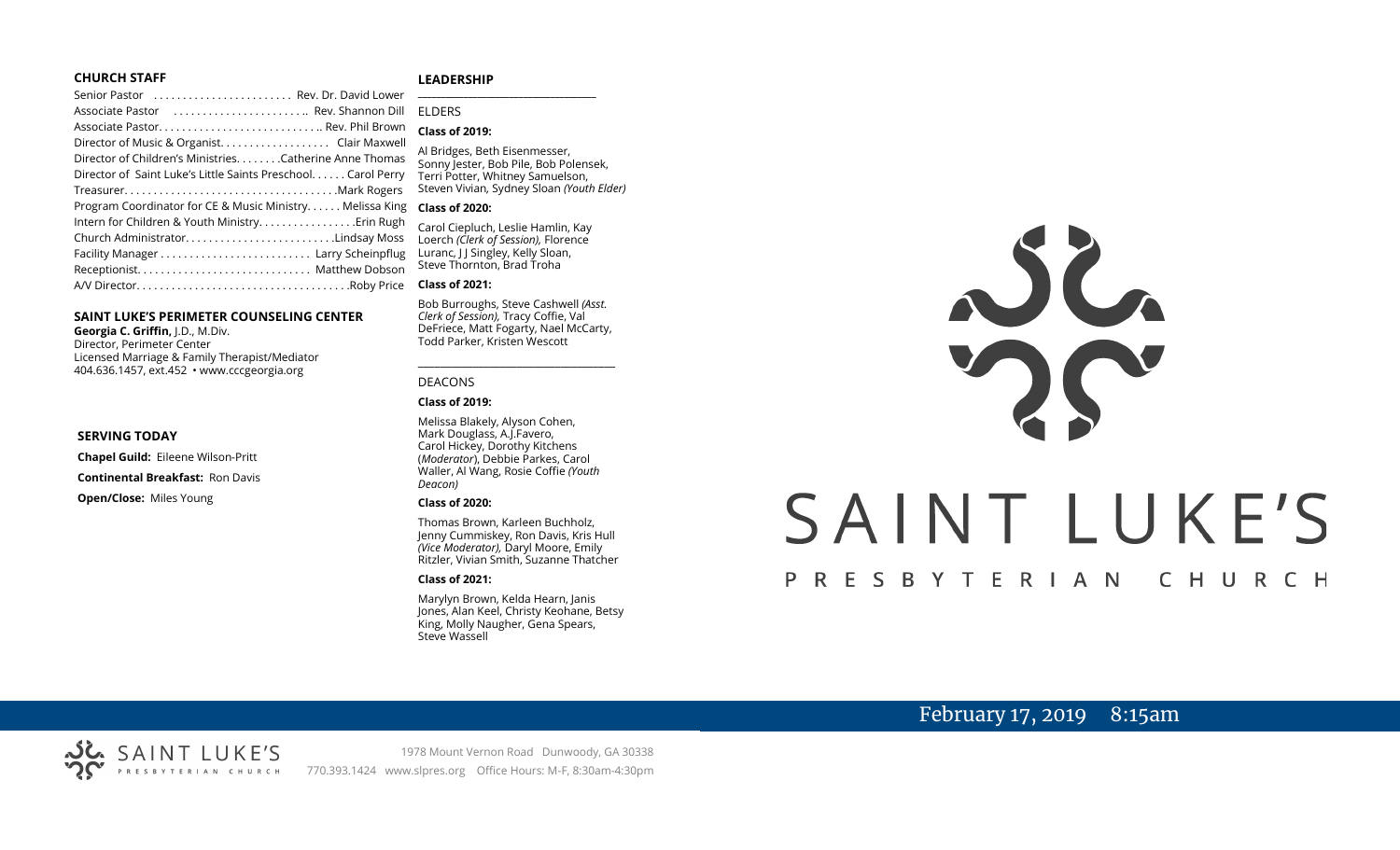

1978 Mount Vernon Road • Dunwoody, Georgia 30338 770.393.1424 • www.slpres.org

## **February 17, 2019**

6th Sunday after Epiphany

#### **Liturgical Color:** Green

*Liturgical colors can orient us to the season of the church year and help to engage the sense of sight in worship. Green is used for all other times not marked by specific festival or season.*

### **SUNDAY SCHEDULE**

8:15am Chapel Communion Service 9:15am Sunday School 10:30am Sanctuary Worship Service *Nursery available at all services and Sunday School.* 

## MISSION

Responding to God's call and empowered by the Holy Spirit, we invite all to join us in knowing, serving, and sharing Jesus Christ here and around the world.

### VISION

To be a beacon of faith, hope, and love– every member an active disciple in Christ's ministry.

**WELCOME, GUESTS!**  We are delighted you are worshipping with us.

**DURING** the Welcome, please print the requested information on the Friendship Pad and pass the Friendship Pad down the pew.

**AFTER** the worship service, please join us outside the Chapel where our Pastors will be available to answer questions and provide you with a loaf of freshly-baked bread.

**FOR MORE** information about our programs, ministries or membership, please contact one of our Pastors at 770.393.1424, or visit our website: slpres.org.

# **THAT ALL MAY WORSHIP**

**ASSISTIVE** hearing devices, large print hymnals, large print bulletins and back cushions are available. Please contact an usher for further assistance.

**CHILDREN** are a precious part of our church family, and we welcome them in worship. Worship activity sheets and tactile activities are available on the table just outside the Chapel doors. For your convenience, there is a Family Restroom located in the administrative office's hallway, on the first floor, near the main lobby.



**TONIGHT! TARTAN TROT DINNER AT VINTAGE PIZZERIA—** Kick off the Tartan Trot week TONIGHT at 6:30 pm at Vintage Pizzeria, where 15 percent of sales will go back to Tartan Trot! Saint Luke's will have a private room. Just show up and bring a friend!

**TARTAN TROT IS FEBRUARY 23; VOLUNTEER MEETING TODAY —**We need runners! We need volunteers! We need pies! Go to tartantrot.com to register or for more information. A Volunteer Meeting is TODAY after the 10:30 am service in the chapel.

**IOH MEAL VOLUNTEERS NEEDED —** Interfaith Outreach Home (IOH) provides transitional housing for families who are homeless. On the third Thursday of each month, when the adults have life skills training, Saint Luke's provides and delivers a meal which feeds about 10 adults and 15 children. Meal expenses are reimbursable by Saint Luke's. Volunteers are needed for the following Thursdays: February 21<sup>st</sup>, April 18<sup>th</sup>, and May 16<sup>th</sup>. Please Sign up in lobby or contact Al Bridges 770-394-6581/bridgtr@aol.com.

**2019 WOMEN'S RETREAT MISSION PROJECT —** One of the mission projects at this year's Women's Retreat will be making "Veterans Hospital Bags" for our Atlanta VA Hospital. The bags will include travel size soaps, shampoos, conditioners, Kleenex, etc. Please share any of these type items you might have at home with us by bringing them to church and putting them in our baskets in the lobby. Each veteran will receive one of these bags upon check in. Our Presbyterian Women thank you for your help.

**FEBRUARY 26th OWLS PROGRAM AND LUNCHEON—** Join the Older, Wiser, Loving Seniors (OWLS) at **11:30 am on February 26** to hear Saint Luke's member Roby Price review "Angels," by Billy Graham. Try us. We would love to see some new faces!

**YOUTH RECITAL MARCH 10: CALL FOR PERFORMERS—** Any youth (grades 1 through 12) who play an instrument or sing, and would like to perform a piece/song that they have learned for an audience on March 10 at noon in the Chapel. Deadline to submit your name, title, composer and if an accompanist is needed (yes/no) is **Sunday, March 3**. For more information, contact Director of Music Ministry Clair Maxwell at [clairmaxwell@slpres.org.](mailto:clairmaxwell@slpres.org)

**DID YOU NOTICE A SHORTER BULLETIN?**— In an effort to save money, streamline resources and be better stewards of the environment, our bulletin is now eight pages instead of 12. The information previously in the Music, Children's, Youth, and Adult Ministry areas can now be found at slpres.org under their respective tabs. The Sunday Spotlight will continue to focus on church-wide announcements and special events. Announcement deadlines are two weeks prior to the preferred publication date. Please contact Lindsay Moss, lindsaymoss@slpres.org, with any questions or communication needs.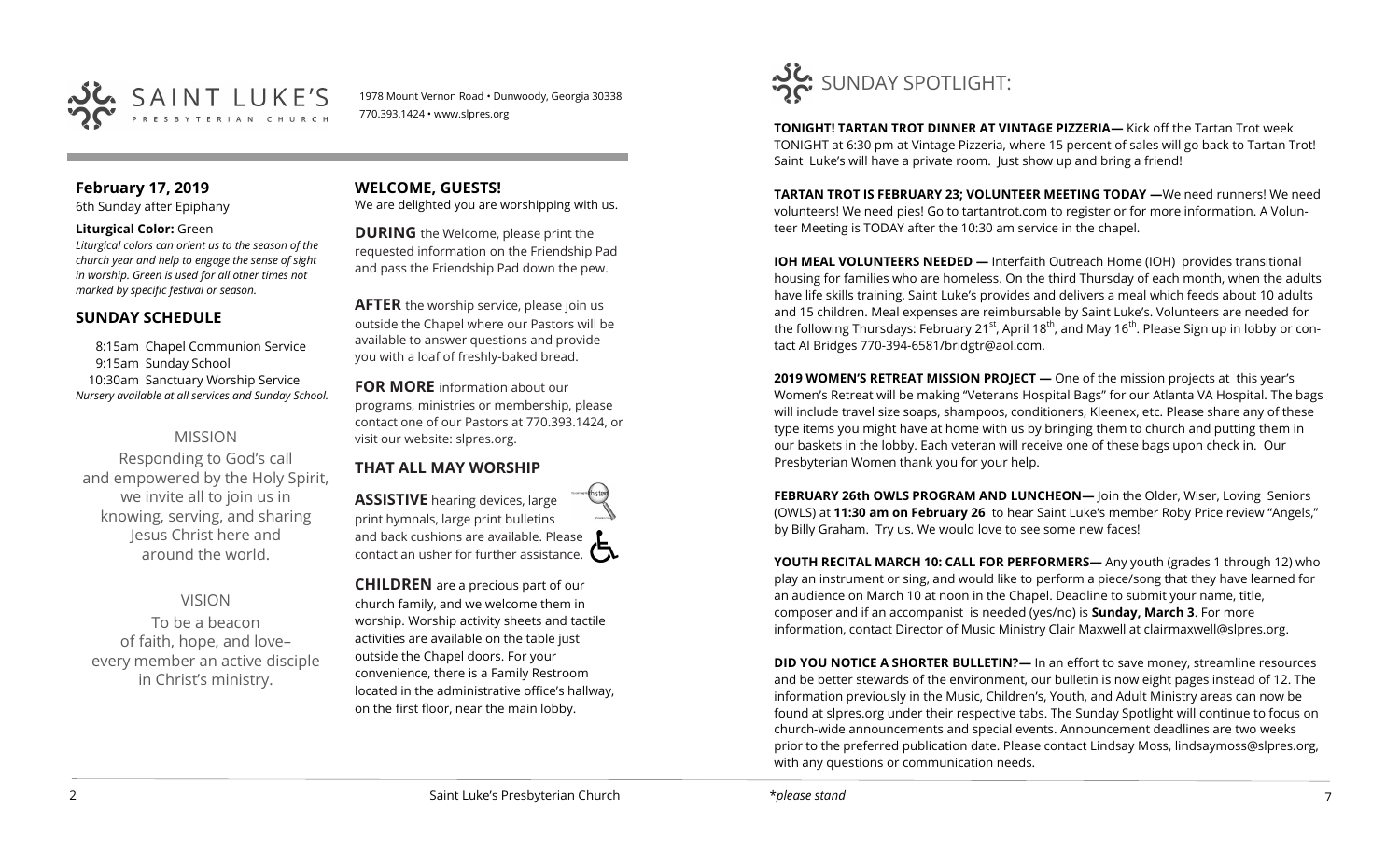### **Holy Communion**

*Communion will be served by intinction (dipping the bread into the cup). Everyone is invited to participate in the sacrament. The cup holds grape juice, not wine, during this service. A server with gluten-free wafers will be standing directly in front of the communion table for those who prefer this option. If you would prefer to be served where you are sitting, please raise your hand.*

## **Prayer of Thanksgiving and The Lord's Prayer**

**Our Father, who art in heaven, hallowed be thy Name, thy kingdom come, thy will be done, on earth as it is in heaven. Give us this day our daily bread; and forgive us our debts, as we forgive our debtors; and lead us not into temptation, but deliver us from evil. For thine is the kingdom, and the power, and the glory, forever. Amen.**

### **Words of Institution**

**Communion Music** Rock of Ages

**Closing Hymn #366\*** Love Divine, All Loves Excelling

#### **Benediction\***

**Postlude\* Just a Closer Walk With Thee** 

*Worship notes: David Singer is our guest musician this morning.*

*Music: All rights reserved. Reprinted under OneLicense.net (A-719333).*

## **In Preparation for Worship**

"Let us more and more insist on raising funds of love, of kindness, of understanding, of peace. Money will come if we seek the Kingdome of God—the rest will be given." *-Mother Teresa*

**Prelude** A Simple Reflection *Davis* 

### **Welcome and Announcements**

*If you are new to Saint Luke's today, welcome, we are so glad you are here! We have a gift of fresh bread we would love to give to you as a token of our gratitude. Please introduce yourself after worship to receive your welcome gift.*

*Please take the time now to fill out the Friendship Pads situated at the end of each pew. Write down your names and pass the pad down the pew, so that you may greet your pew neighbors by name and that we may know you are here.*

### **Call to Worship\***

Leader: Enter the gates of the Lord with thanksgiving! **People: Let us enter the courts of God with praise!** Leader: Give thanks and bless God's holy name! **People: For the Lord our God is good,** Leader: God's love is eternal, **People: And God's faithfulness has no end.**

**Opening Hymn #367\*** Come, Ye Thankful People, Come

### **Call to Confession\***

Leader: The Lord be with you. **People: And also with you.**  Leader: Let us pray.

### **Prayer of Confession\***

**Merciful God,**

**We have not loved you with a pure heart, nor have we loved our neighbors as ourselves. We have not done justice, loved kindness, or walked humbly with You, our God. In your great compassion, have mercy on us. Restore to us the joy of your salvation and sustain us with your Spirit. Hear also the personal confessions on our hearts…** *(Silence is kept for personal reflection.)*

Leader: Lord, in your mercy. **People: Hear our prayer. Amen.**